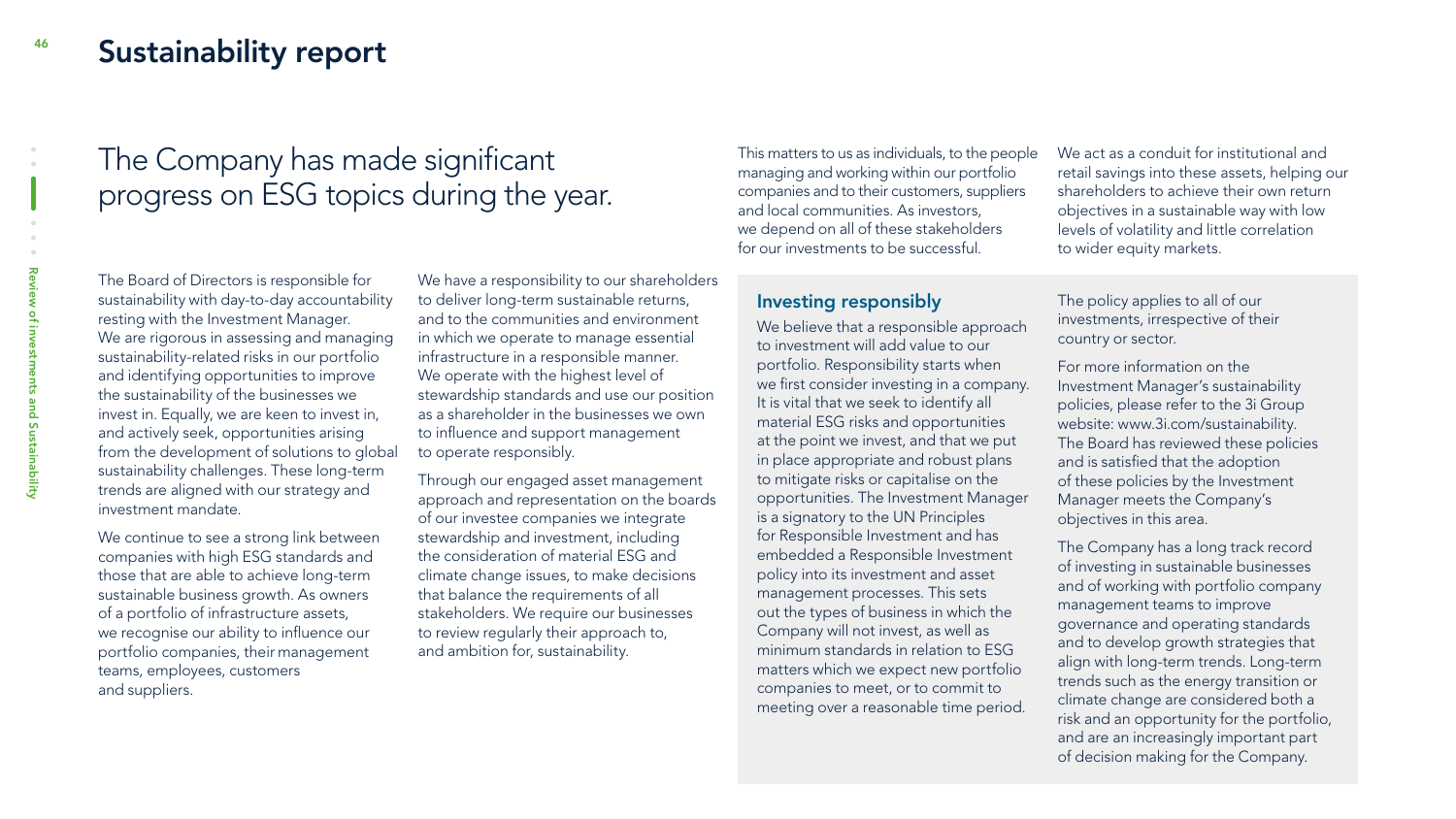# Sustainability report continued and accounts 2022 47

#### Our influence and approach toESG management

Individual portfolio company ESG-related performance is monitored on a regular basis and progress towards a broad set of objectives is reviewed in detail each year using the Investment Manager's proprietary ESG assessment tool, as shown on page 48. The Investment Manager completes this assessment for all economic infrastructure investments in the portfolio and prepares and prioritises, alongside management, an action plan for the business based on the recommendations from this assessment. ESG value creation opportunities are also reviewed and prioritised with the portfolio company management teams. Management incentives are aligned with achievement of these plans, where appropriate.

At the start of this financial year the Board of Directors and the Investment Manager set several specific sustainability objectives, with the desire to take a big step forward in this area. We are pleased to have met all of these objectives, as set out in the table opposite.



| Category                       | <b>Outcome</b>                                                                                                                                                                                                                                                                                                                                                                                                                                                                                                                                                |  |
|--------------------------------|---------------------------------------------------------------------------------------------------------------------------------------------------------------------------------------------------------------------------------------------------------------------------------------------------------------------------------------------------------------------------------------------------------------------------------------------------------------------------------------------------------------------------------------------------------------|--|
| Greenhouse<br>gas emissions    | We supported portfolio companies with implementing GHG emissions reporting and worked with a third-party<br>specialist firm to review and refine the data and calculations, ensuring the methodologies and results are robust,<br>consistent across the portfolio and reflect best practice for GHG accounting. Scope 1 and Scope 2 GHG emissions<br>for each portfolio company are presented in our TCFD disclosures on page 55. We are now working with portfolio<br>companies to consider potential opportunities to reduce their GHG emissions over time. |  |
| Investment<br>process          | The Investment Manager introduced an ESG assessment earlier in its investment process in order to assess<br>the potential ESG risk of early-stage investment opportunities and identify where specialist due diligence may<br>be required.                                                                                                                                                                                                                                                                                                                    |  |
| Climate scenario<br>analysis   | The Investment Manager developed its approach to climate scenario analysis, in line with the TCFD's<br>recommendations, to help it assess the impacts on our portfolio companies from different climate-related<br>scenarios. This analysis is discussed in more detail in our TCFD disclosures on pages 51 to 55.                                                                                                                                                                                                                                            |  |
| Governance<br>and reporting    | We continued to assess ESG and climate-related reporting frameworks and evolved the Company's risk<br>governance to incorporate different climate-related risks.                                                                                                                                                                                                                                                                                                                                                                                              |  |
| <b>Suppliers</b>               | We set a policy outlining the minimum sustainability standards the Company will expect from its suppliers and<br>assessed our current key suppliers against these criteria.                                                                                                                                                                                                                                                                                                                                                                                   |  |
| <b>Financial</b><br>agreements | In November 2021 we refinanced the Company's revolving credit facility ('RCF') as a sustainability-linked RCF.<br>The new facility follows the Loan Market Association's Sustainability Linked Loan Principles and includes stretching<br>targets across Environmental, Social and Governance themes aligned with our purpose.                                                                                                                                                                                                                                |  |
|                                | During the year, the Company also entered into sustainability-linked FX hedging agreements with some of<br>its hedge counterparties. The Company can receive 'sustainability rebates' dependent on meeting the same<br>sustainability targets as set for the Company's RCF.                                                                                                                                                                                                                                                                                   |  |
|                                | We are also considering the appropriateness of sustainability-linked credit facilities across the portfolio. ESVAGT<br>has recently signed a facility with ESG targets across several themes aligned with its sustainability strategy.                                                                                                                                                                                                                                                                                                                        |  |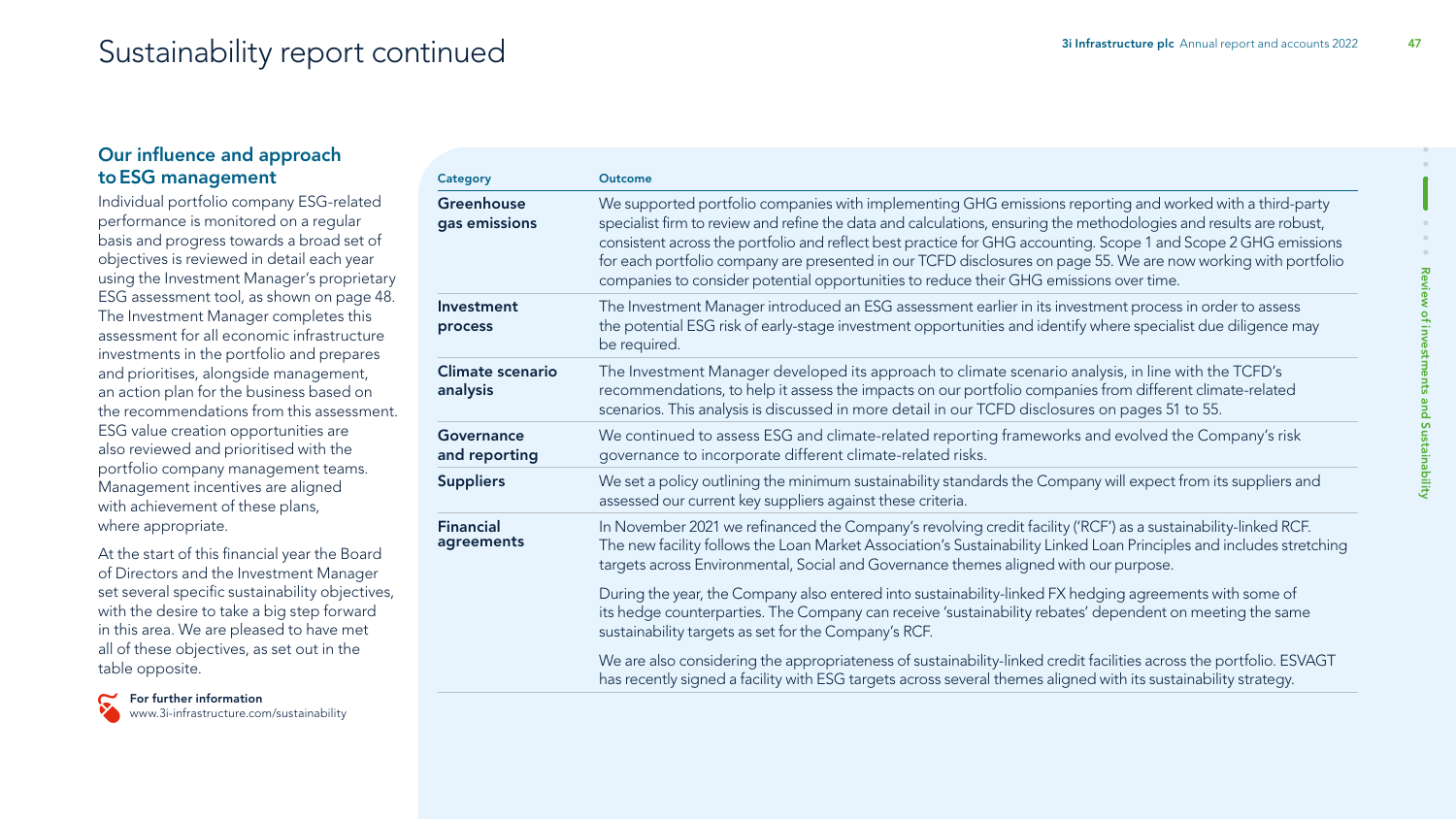#### Sustainability report continued 48



We aim to act lawfully and with integrity, including complying with all regulatory and statutory obligations and disclosure requirements. We maintain open and constructive relationships with regulators, including the UK Financial Conduct Authority ('FCA') and the Jersey Financial Services Commission. We require that our portfolio companies comply with their legal and regulatory obligations.

Details of the Company's policies relating to the UK Bribery Act, Modern Slavery Act, Procurement, Prompt Payment, Whistleblowing and Equal Opportunities and Diversity can be found on our website www.3i-infrastructure.com.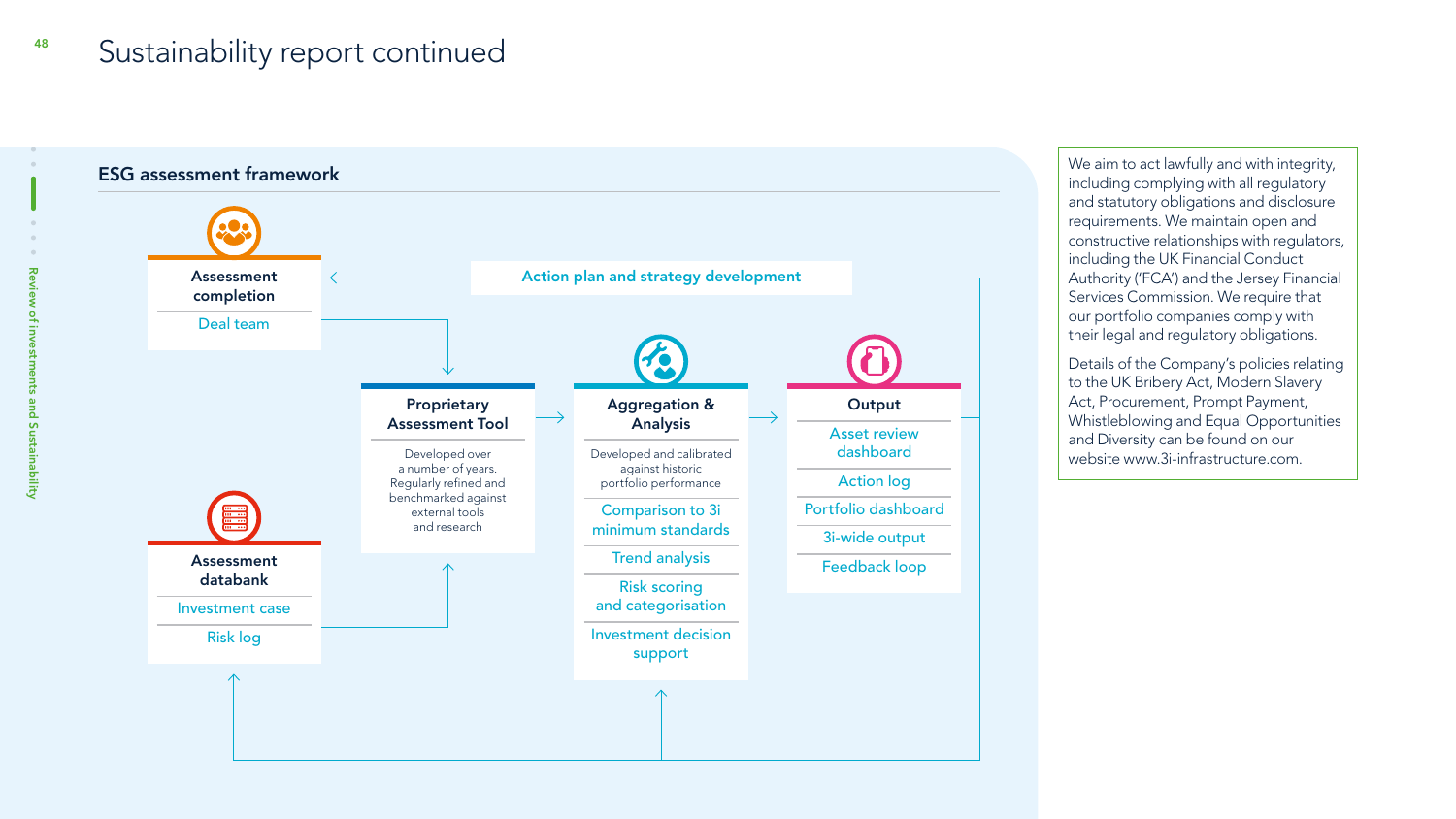# Sustainability report continued and accounts 2022 49

#### UN Sustainable Development Goals

In order to assess the impact of our portfolio companies on the environment and the communities in which they operate, the Board and the Investment Manager reference a number of frameworks, including the UN's Sustainable Development Goals ('SDGs').

The Board and the Investment Manager consider each of the portfolio companies against the SDGs periodically and soon after we acquire a new company. This process, alongside the conversations between the portfolio companies and the Investment Manager around sustainability, helps us to understand the impact that each of the investments makes, to identify improvements and to help develop their sustainability objectives.

Many of our portfolio companies have embraced this framework, conducting their own assessment against the SDGs and incorporating that assessment in their sustainability strategies. Where relevant we have incorporated those assessments in the table opposite.

We believe that each of our portfolio companies is able to make a positive contribution to one or more of the SDGs. In particular our approach to governance, and to labour and health and safety, makes a positive contribution to the employees, customers, suppliers and the local communities in which they operate.

Additionally, through their operations, several of our businesses also make positive contributions to the provision of renewable energy, to the development of infrastructure to support economic growth, to managing and minimising the waste of precious resources and to providing high quality and safe healthcare.

Our assessment of where we are having the biggest impact through the portfolio is also shown in the table opposite. We believe the work we do to ensure that comprehensive and high quality policies are implemented by our portfolio companies is a step towards the objectives of SDG 16 Peace, Justice and Strong Institutions. We also believe our focus on health and safety governance and employee engagement at our portfolio companies is aligned with the objectives of SDG 3 Good Health and Well-being.

| Oystercatcher                             | 8 DECENT MORKAND<br>9 INDUSTRY, DWOWEDD<br>♣<br>îí                                                                                                                                                    |
|-------------------------------------------|-------------------------------------------------------------------------------------------------------------------------------------------------------------------------------------------------------|
| Joulz                                     | AFFORDABLE AND<br>CLEANEMERGY<br>9 HOLSTEY, BACANTER<br>AID BERASTRUCTURE<br>8 DECENT MORKAND<br>12 RESPONSIBLE<br>AND FACCOCTEN<br>美<br>♣<br>Œ                                                       |
| tampnet                                   | 8 DECENT MORKAND<br>9 INDUSTRY, DONOVATOR<br>12 ESPONSELE<br>ADISCOUTION<br>€<br>20<br>M                                                                                                              |
| <b>ESIZIGT</b>                            | AFFORDABLE AND<br>CLEANENERSY<br>8 DECENT MORKAND<br>$13 \text{ m}$<br>14 BELOW W/TER<br>美<br>⊕<br>衜<br>ó                                                                                             |
| infinis                                   | AFFORDABLE AND<br>CLEANENERSY<br>8 DECENT MORK AND<br>11 SUSTAINABLE CITIES<br>12 RESPONSIBLE<br>AND FRECOUTIEN<br>13 acros<br>美<br><b>Allel</b><br><u>CO</u><br>$\bullet$<br>衜                       |
| <b>O</b> IONISOS                          | 3 BOONEAUN<br>8 DECENT MORKAND<br>12 RESPONSIBLE<br>AND PRECIDENTS<br>WO<br>00<br>衜                                                                                                                   |
| attero                                    | 8 DECEMBRANCE<br>11 SISTAMALE CITES<br>AFFORDABLE AND<br>CLEANEMERSY<br>12 RESPONSIBLE<br>AND PRECEUDIN<br><b>13 ADMATE</b><br>$\frac{1}{\phi}$<br><b>Alla</b><br>◠<br>⊕<br>ñ                         |
|                                           | 8 DECENT MORKAND<br>9 INDUSTRY, DONTALTER<br>RESPONSIBLE<br>Consemption<br>Andpreedentin<br>12<br>♣<br>$\infty$<br>îí                                                                                 |
| VALOREM                                   | 11 SUSTAINABE CITES<br>AFFORDABLE AND<br>8 DECENT MORKAND<br>13 GEMATE<br>12 RESPONSIBLE<br>AND FRECENCITIES<br>$\frac{1}{\phi}$<br>$\overline{\mathsf{A}}$ li $\overline{\mathsf{A}}$<br>S<br>◠<br>衜 |
| <b>DNSNET</b><br><b>Anschluss Zukunft</b> | 8 DECENT MORKAND<br><b>11 SUSTAINABLE CITIES</b><br>9 INDUSTRY PROVINTING<br>12 RESPONSIBLE<br>AND PRECEURITIES<br><b>AH4</b><br>♣<br>$\overline{\text{CO}}$<br>îí                                    |
|                                           | <b>11 SISTANARLE CITIES</b><br>8 DECENT MORKAND<br>9 INDUSTRY DOUWIND<br>RESPONSIBLE<br>Consumption<br>And Production<br>12<br><b>Alia</b><br>ຊ<br>$\overline{\text{CO}}$<br>W                        |
| CLOUD<br>CLOUD<br><b>XCHANGE</b>          | 11 SUSTAINABLE CITIES<br>8 DECENT MORKAND<br>9 INDUSTRY DOWNWIDE<br>12 RESPONSIBLE<br>AND PRECEUDIN<br>$\mathbf{A}$<br>€<br>⌒<br>衎<br>۹                                                               |

#### Where we are having the biggest impact

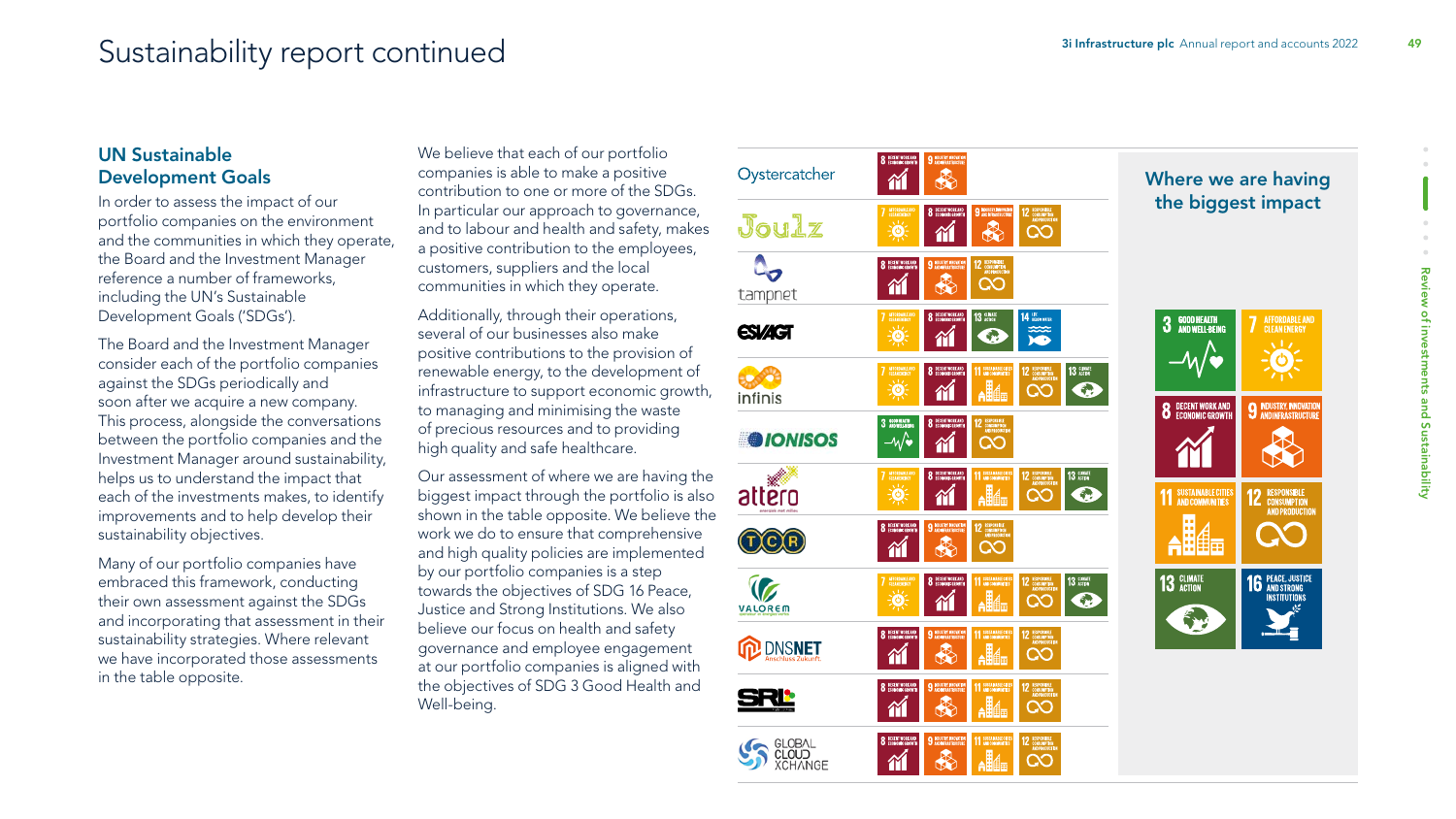### Sustainability report continued

#### Climate change and the transition to a low-carbon economy

Through its investment portfolio the Company supports the transition towards a low-carbon economy. Since 2016, the Company has invested in three businesses (Infinis, Attero and Valorem) that generate electricity from renewable resources. The installed capacity across these businesses is now almost 900MW, enough to power more than 60% of the households in London.

We have a strong pipeline of new potential generating capacity for future development. The chart shows the growth in renewable energy generating capacity over the last six financial years, since we first invested in Valorem and Infinis.

Infinis is the UK's leading generator of low-carbon power from captured methane and has begun installing solar panels across its sites to further expand its renewable energy generation capabilities. By capturing methane from landfill sites, Infinis is not only able to generate renewable electricity, but it also prevents methane from escaping into the atmosphere, a greenhouse gas which is 25 times more potent than  $CO<sub>2</sub>$ .

In GHG footprint terms, it prevents emissions equivalent to 7.1 million tonnes of  $CO<sub>2</sub>$  annually, which is comparable to that of over 750,000 UK households. Infinis generates nearly 1,300 GWh of electricity a year and is developing battery projects to store energy for usage during periods of low supply.

Valorem, our renewable energy development company, has grown its renewable assets base from 179MW to 663MW (of which 483MW is in operation) since our acquisition in September 2016.

Under our ownership, Valorem has moved from solely owning wind farms in France to now developing wind, solar and hydro assets in France, Finland and Greece.

Attero, one of the largest waste treatment companies in Europe, produces renewable electricity for 350,000 households by recovering energy from waste. Attero's recycling activities also help avoid GHG emissions by reducing the need for extraction or mining of virgin materials.

#### Renewable energy installed capacity (at 31 March, MW)



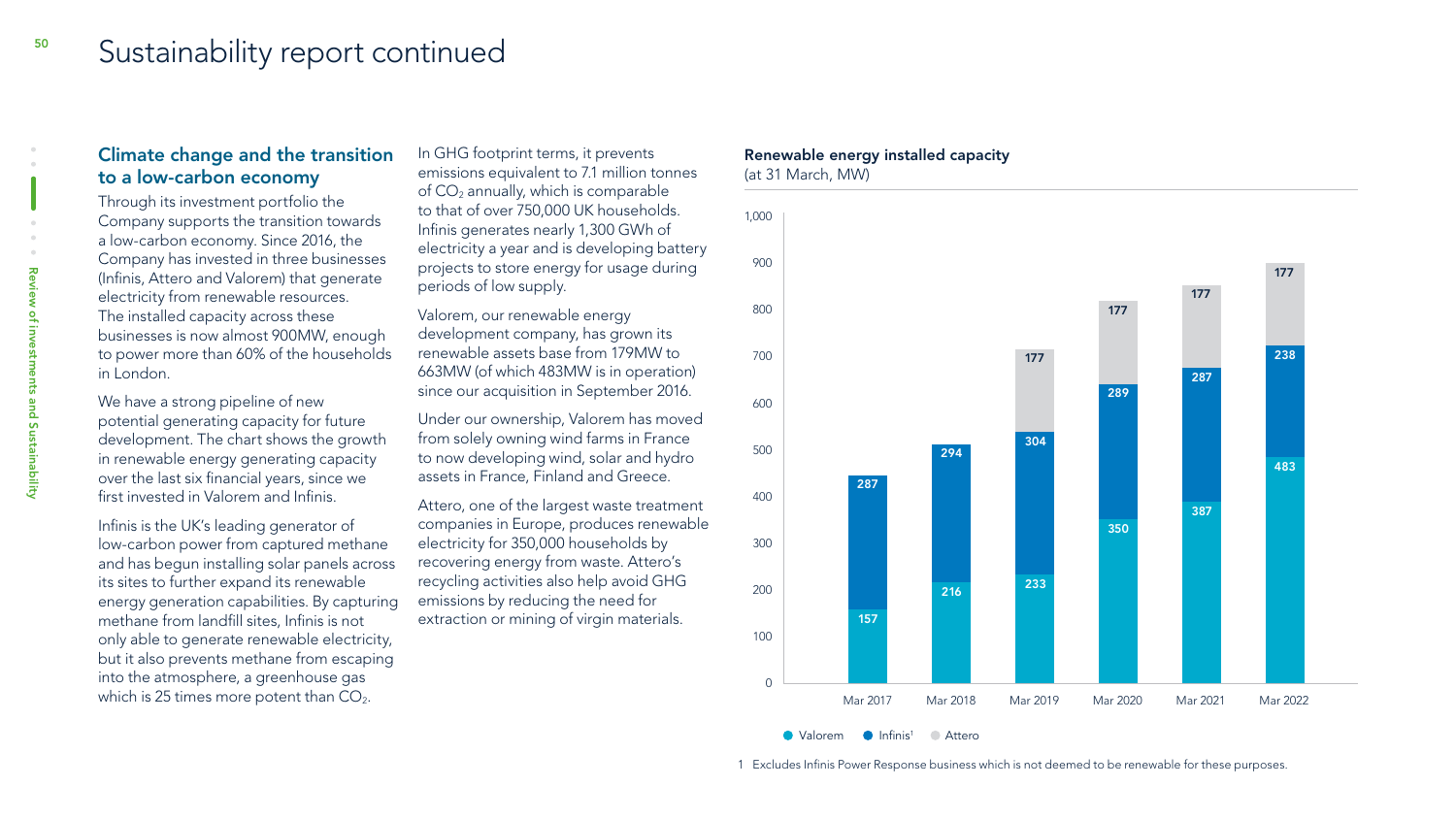#### TCFD disclosures

This section of the Strategic report sets out how we incorporate climate-related risks and opportunities into our governance, strategy, risk management and targets, and is guided by the recommendations of the TCFD.

The Company is making good progress in its voluntary climate-related financial disclosures as recommended by the TCFD. As a listed investment company, these are not required by the UK Listing Rules. We expect that the Company's reporting of TCFD disclosures will evolve over time, consistent with the forthcoming requirement for the Investment Manager to publish a TCFD product report in respect of the Company.

The following should be read in conjunction with the rest of theAnnual report and accounts. We have cross-referenced the relevant sections under each of the headings below. As an investment company, the majority of the disclosures relate to the Company's portfolio of investments rather than to the Company itself.

#### Governance

### The Board's oversight of

### climate-related risks and opportunities

The Board is responsible for the Company's overall approach to sustainability, ESG and related policies. The Board has adopted the Responsible Investment policy of the Investment Manager.

The Board discharges its responsibilities for the assessment and monitoring of sustainability and climate-related risks and opportunities through the Company's Audit and Risk Committee. The Audit and Risk Committee, amongst other areas, is responsible for internal controls and risk management, including the assessment and management of ESG risks and opportunities in the portfolio, considering physical and transition climate change risks including on terminal value assumptions, and for ensuring compliance with applicable ESG legislation and regulation. The Audit and Risk Committee is also responsible for reviewing and approving the Company's voluntary disclosures under the TCFD framework.

Day-to-day accountability for sustainability, including climate change-related issues, rests with the Investment Manager. Further detail on risk governance can be found in the Risk report on page 67.

### The Investment Manager's role in assessing and managing climaterelated risks and opportunities

The Investment Manager is responsible for the implementation of the Responsible Investment policy, as well as being responsible for making decisions concerning the acquisition, management, ongoing monitoring and sale of investments, and for making decisions concerning major investments made by our portfolio companies. In evaluating new and existing investments, the Investment Manager takes account of climate-related risks, including the impact of climate change on the markets each company serves and demand for its products; the climate change resilience of each company's assets and supply chain; and, in the case of emissions-intensive industries, the feasibility and potential cost of greenhouse gas emissions abatement. The 3i Group Risk Committee oversees the Investment Manager's risk management framework.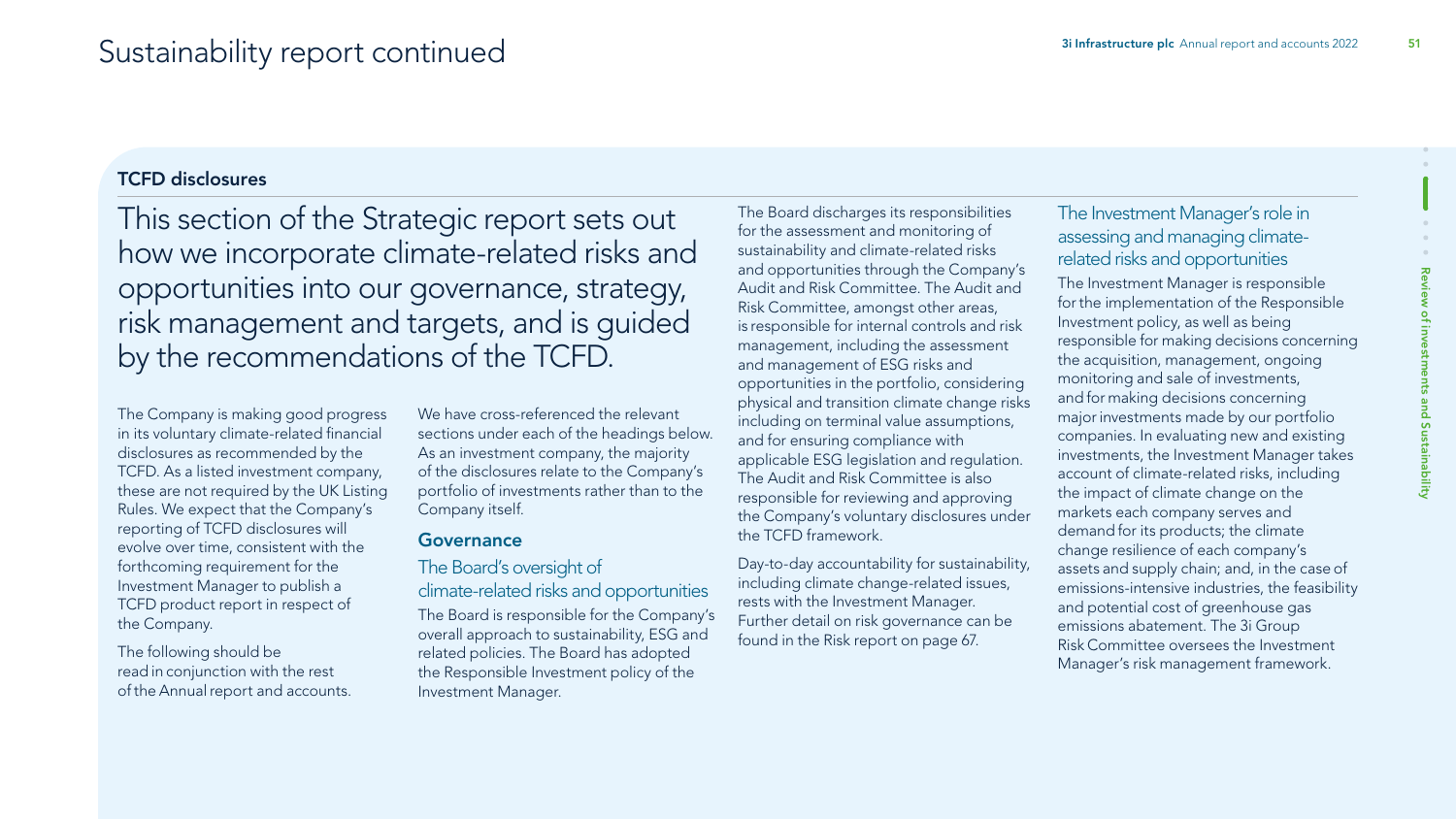#### **Strategy**

Climate-related risks and opportunities identified over the short, medium, and long term and the impact on businesses, strategy, and financial planning

Climate-related risk and climate regulation risk have been identified as key risks as well as investment themes for the Company. This is further discussed in our Risk report on page 71. There are physical risks that arise directly from changing climate conditions and transition risks that occur as a result of the necessary transition to a lower-carbon economy. These risks exist for the Company and its portfolio.

The Board and the Investment Manager are increasingly considering the impact of climate-related risks and opportunities on our portfolio companies, investment strategy and financial planning.

Our investment strategy is to make a limited number of new investments each year, selected within our target sectors and geographies on the basis of their compatibility with our return targets and fit with the existing portfolio.

Whilst the Company does not operate a sustainability-driven investment strategy, it does seek to identify investments that benefit from long-term trends, many of which link to sustainability themes including the energy transition. As set out earlier in this section the Company, through its Investment Manager, carries out its investment activities under 3i Group's Responsible Investment policy, which is embedded in the Investment Manager's investment and portfolio management processes and is considered rigorous by industry standards. We will not invest in businesses that have unsustainable environmental practices or an unsustainable impact on the society in which they operate.

Once invested, we use our influence at portfolio companies to encourage the monitoring of environmental impacts, development of more environmentally sustainable behaviours and investments to mitigate portfolio companies' environmental impacts. We are continuously evolving our approach as a responsible investor by undertaking initiatives to improve our assessment of sustainability risks and opportunities within our investment and portfolio management processes.

Each of the portfolio companies we owned at the start of the year has set a formal sustainability strategy and identified a responsible individual to drive the strategy and to set and measure objectives for the company. Having a sustainability strategy in place provides a framework for setting specific objectives, and driving performance to achieve them.

During the year, the Investment Manager worked with portfolio companies to implement GHG emissions reporting and worked with a third-party specialist firm to review and refine the data and calculation methodologies.

We are now working with portfolio companies to consider potential opportunities to reduce their GHG emissions over time.

Resilience of the organisation's strategy, taking into consideration different climate-related scenarios, including a 2°C or lower scenario

As a company that invests over the medium to long term we recognise the importance of investing in the low-carbon energy transition and that this will ultimately impact all sectors in which we invest. The Investment Manager has recently completed its first climate scenario analysis to help it assess the impact on portfolio companies from different climate scenarios.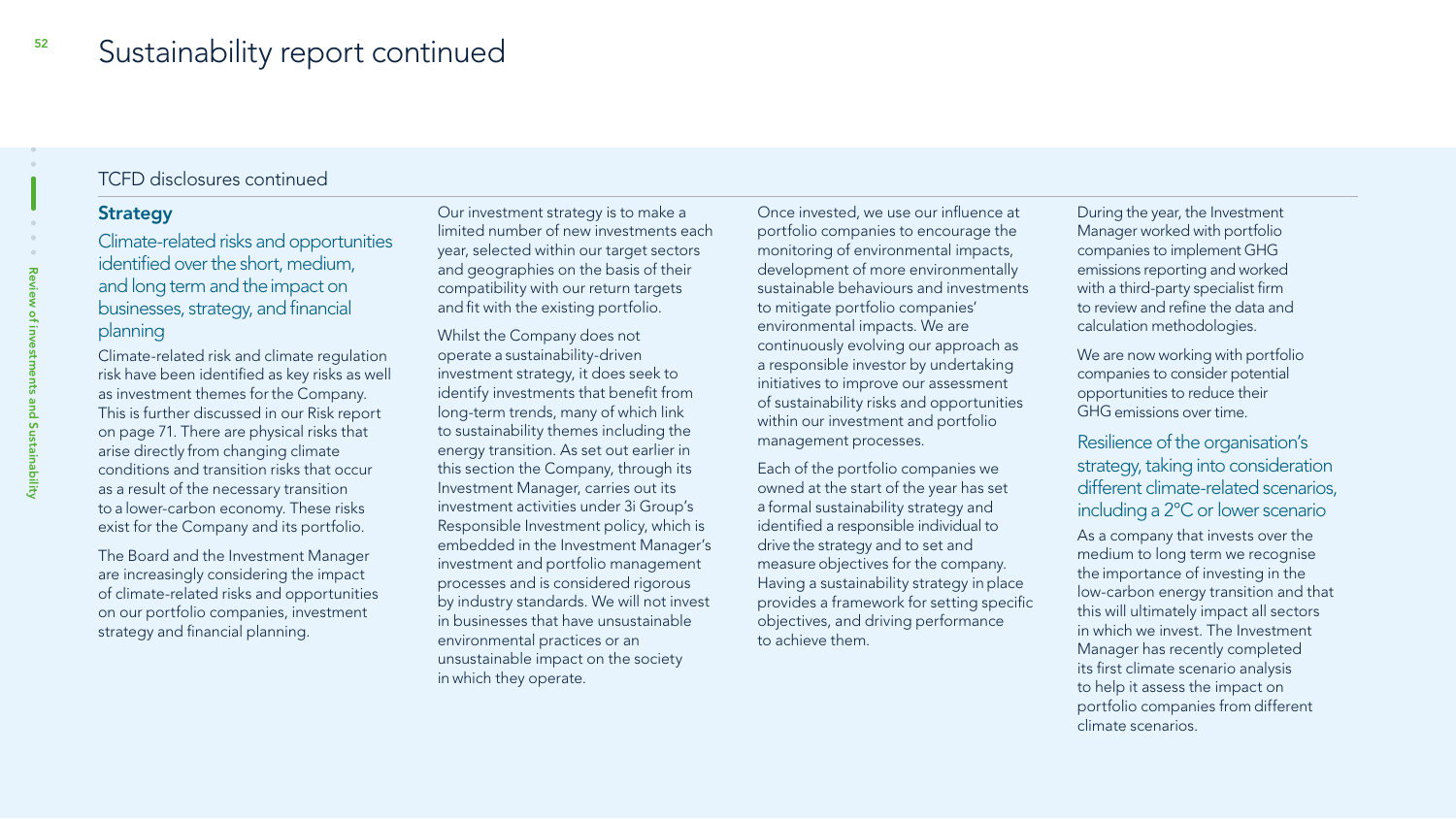The approach was developed with the support of a third-party climate modelling specialist firm and considers three climate pathways: i) Orderly net zero by 2050, ii) Disorderly net zero by 2050 and iii) Failed transition. The pathways differ in terms of policy and technological changes, physical risks and pricing-in mechanisms. The inputs, assumptions and macroeconomic modelling utilised draw from established academic and industry sources.

The assessment of the results from climate scenario analysis will be a focus for the Investment Manager in the coming year. This includes understanding how different climate scenarios will impact each portfolio company's strategy and help prioritise our areas of focus and engagement.

3i Infrastructure itself has no employees and a very limited direct impact on the environment and is not a significant producer of greenhouse gas emissions. We continue to monitor this position and will consider reporting if the emissions footprint increases materially.

#### Risk management

Processes for identifying and assessing climate-related risks

The Investment Manager monitors all relevant portfolio risks, including climate-related risks and changing consumer preferences in response to environmental issues, through its rigorous investment assessment and portfolio monitoring processes and using its proprietary ESG assessment tool. This is critical to protecting and enhancing the value of our assets and is at the core of our investment management process.

The Investment Manager always undertakes ESG due diligence, including environmental due diligence, before making new investments, and monitors ESG risks throughout the life of our investments. If appropriate this includes the engagement of specialist external firms to provide advice on specific sectors or topics.

During the year, the Investment Manager introduced an ESG assessment earlier in its investment process in order to assess the potential ESG risk of early-stage investment opportunities and identify where specialist due diligence may be required.

We continue to develop our governance and risk management framework to ensure that sustainability-related risks in our portfolio are treated as a priority by our portfolio company management teams.

We also assess the potential financial impact of climate change on the Company through our annual viability assessment (see page 79). Our analysis shows that the Company remains viable over the medium term from a climate change stress scenario on our portfolio.

As the regulatory environment is constantly evolving, the Investment Manager actively considers and monitors existing and emerging regulatory requirements related to climate change (eg limits on emissions and carbon taxes) as these requirements may pertain both to the Company and to our portfolio companies.

Processes for managing climaterelated risks and integration into overall risk management

The processes for managing climate-related risks are determined by the Audit and Risk Committee.

The main focus area for the Committee and the Investment Manager is the development and integration of the data, tools and capabilities needed to support disclosure, risk identification and monitoring for ESG-related risks, including climate-related risks across the whole portfolio.

Review of investments and Sustainability

and Sustainability

ä

Review of investme

3i Infrastructure itself is not exposed to material environmental risks. The Company has no employees. The business of the Company is conducted through the Investment Manager and Jersey administrator who do not have any office locations dedicated to the Company.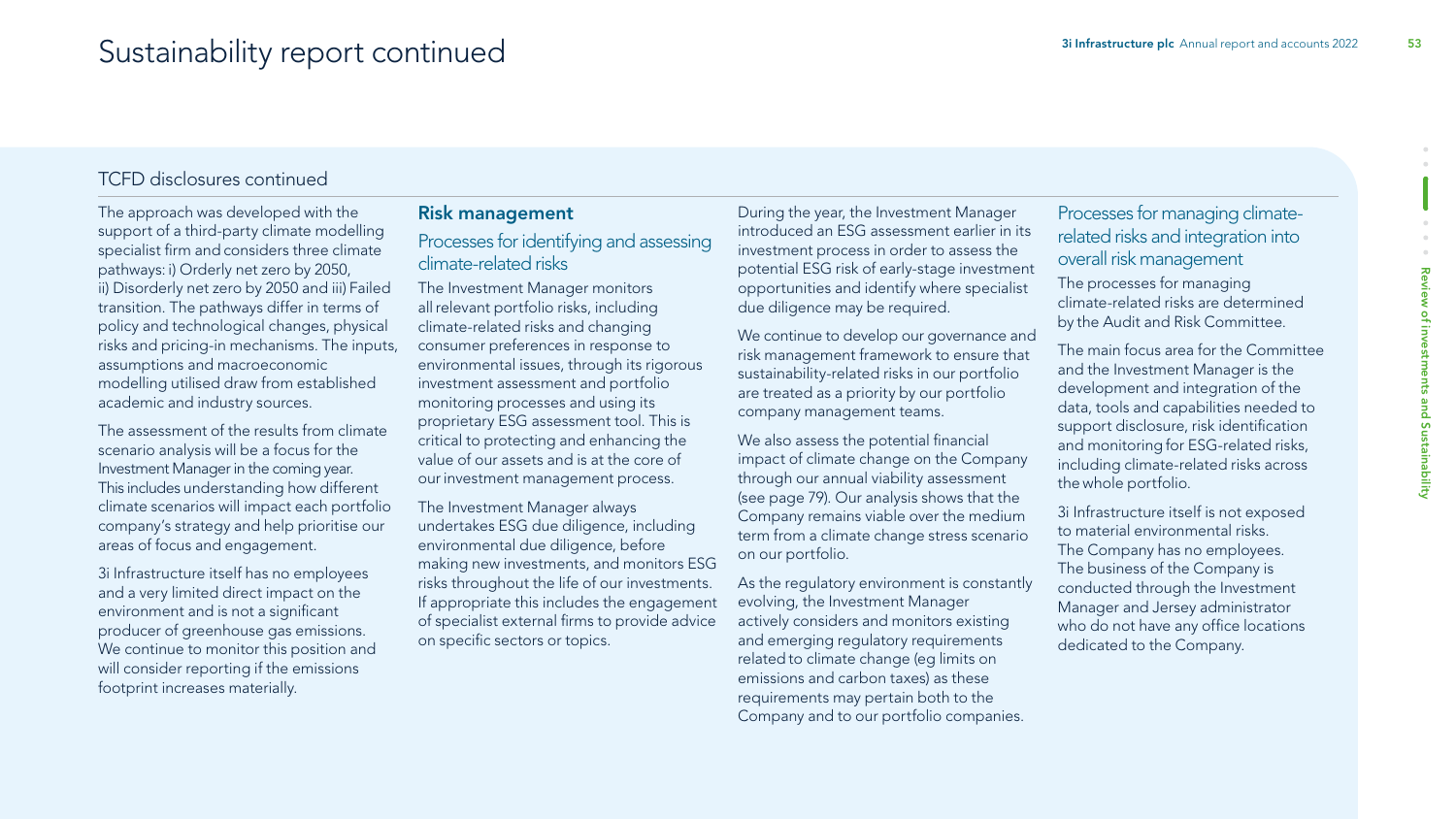The Company has a comprehensive risk governance framework and compliance processes and procedures to ensure that all risks, including ESG risks, are monitored and managed with due care and diligence and that the Company is fully compliant with all applicable environmental legislation. This is further described in the Risk report on pages 67 to 69.

#### Metrics and targets

Metrics used to assess climate-related risks and opportunities

We manage the environmental sustainability of each portfolio company as we would any other critical business activity in an integrated and consistent manner. Due to the changing nature of our portfolio, the Company does not carry out portfolio level scenario analyses, and we do not publish aggregated resource intensity or GHG intensity data.

As the portfolio is subject to continuous change as a result of investment and divestment activity, such portfolio level scenario analyses and data aggregation would not be meaningful or comparable year-on-year. The Investment Manager monitors the environmental performance of our portfolio companies, and uses its influence as an investor to promote a commitment in our portfolio companies to minimise their environmental footprint, invest in the mitigation of their environmental impact and implement energy efficiency measures. This is an important part not only of our portfolio risk management procedures, but also of the value creation plan for each of our investments.

During the year, the Investment Manager worked with all of our portfolio company management teams to identify and report their GHG footprint. There is a legal requirement for UK listed companies and UK large unquoted companies to provide certain climate-related disclosures, including in relation to GHG emissions. This applies to Infinis, which provides this reporting as part of its own annual report and accounts, which can be found on www.infinis.com.

Our portfolio companies include in their sustainability strategies long-term objectives for reducing GHG intensity. The objectives for each portfolio company will differ depending on the sector in which they operate.

#### Emissions reporting

As noted above, 3i Infrastructure itself has a very limited direct impact on the environment and is not a significant producer of greenhouse gas emissions. The Company consumed less than 40,000 kilowatt hours of energy in the financial year and is therefore exempt from the UK Streamlined Energy and Carbon Reporting disclosure requirements.

We are pleased to report Scope 1 and Scope 2 GHG emissions for our portfolio companies below for the first time. These are being disclosed voluntarily in order to provide a useful view on emissions across our portfolio.

We supported portfolio companies with implementing GHG emissions reporting and worked with a third-party specialist firm during the year to review and refine the data and calculations, ensuring that the methodologies and results are robust, consistent across the portfolio and reflect best practice for GHG accounting.

**nd Sustainability**